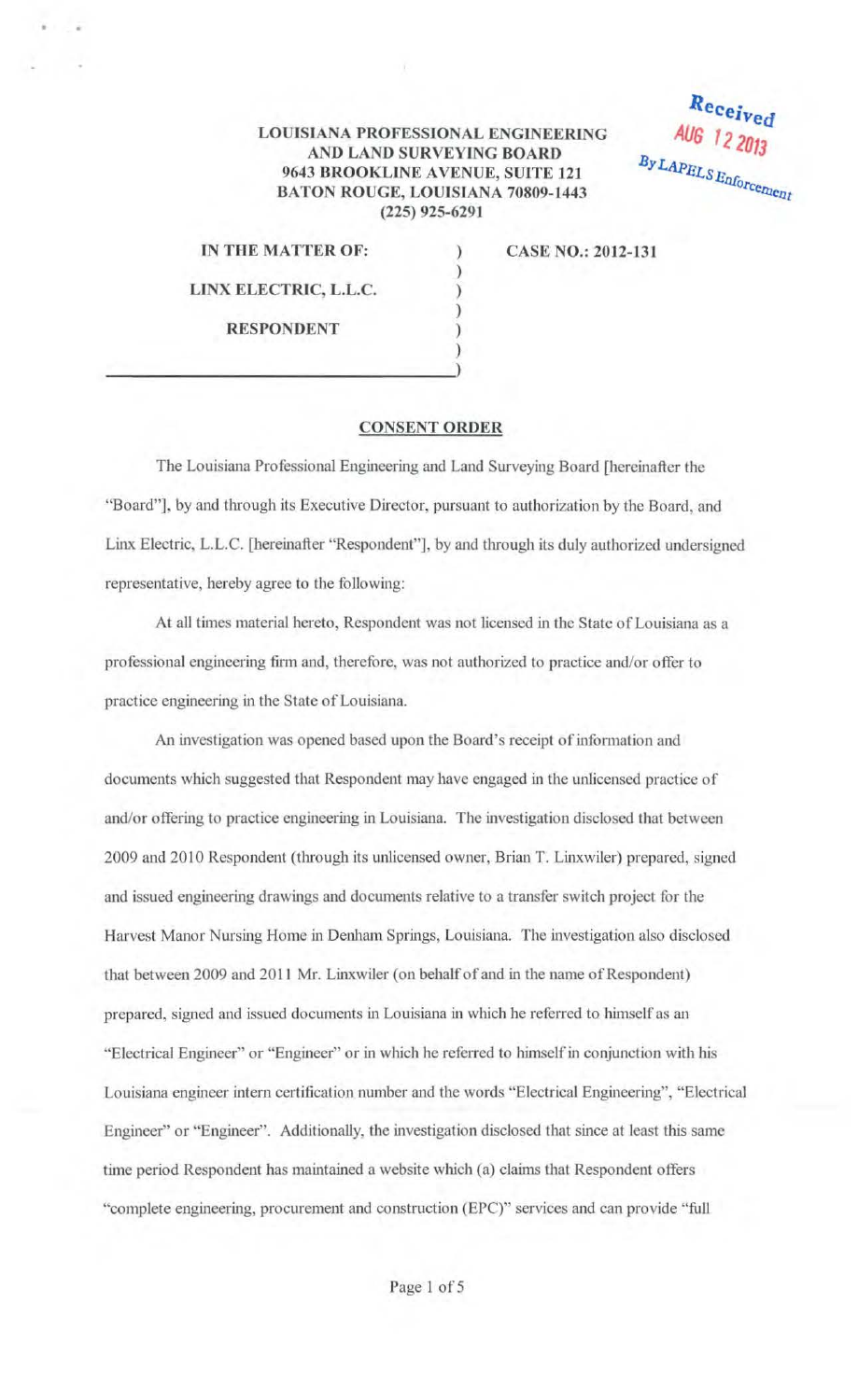turnkey engineering-procurement-construction (EPC) of large projects" and (b) states that Respondent's corporate headquarters are in St. Amant, Louisiana.

La. R.S. 37:681 and 37:700(A)(1), (7) and (9), *to wit* LAC Title 46:LXI§2301(B), prohibit the practicing of and/or offering to practice engineering and the use of the words "engineer", "engineering" or any modification or derivative thereof in a person's name or fonn of business or activity in Louisiana without proper licensure. La. R.S. 37:700(H) pennits the Board to take enforcement action against persons who violate La. R.S.  $37:681$  and  $37:700(A)(1)$ , (7) and (9), *to wit* LAC Title 46:LXI§2301(B), upon a finding of guilt following the preferral of charges, notice and hearing and a majority vote of its entire membership authorized to participate in the proceeding. La. R.S. 37:681, La. R.S. 37:700(A)(1), (7) and (9), La. R.S. 37:700(H) and LAC Title 46:LXI§2301(B), were in effect at all times material hereto.

It is undisputed that at all times material hereto Respondent was not licensed to practice and/or offer to practice engineering in Louisiana and that between 2009 and 2011 Respondent practiced and/or offered to practice engineering and used the words "engineer" and "engineering" in conjunction with his name and business activities in Louisiana without proper licensure.

By letter dated July 10, 2013, the Board gave notice to Respondent that it was considering the preferral of charges against Respondent on the grounds that it may have violated La. R.S. 37:681 and 37:700(A)(1), (7) and (9), *to wit* LAC Title 46:LXI§2301(B), relative to practicing and/or offering to practice engineering and using the words "engineer", "engineering" or any modification or derivative thereof in a person's name or form of business or activity in Louisiana without proper licensure.

Wishing to dispense with the need for further enforcement action and to conclude the instant proceeding without further delay and expense, for the purpose of this proceeding only, Respondent and the Board do hereby enter into this Consent Order, in which Respondent of its own free will consents to the issuance of a Consent Order by the Board, wherein Respondent agrees to (a) pay a fine of one thousand five hundred  $(\$1,500.00)$  dollars, (b) pay administrative costs of six hundred thirty and 39/100 (\$630.39) dollars, and (c) immediately cease and desist the practicing of and/or offering to practice engineering and the use of the words "engineer", "engineering" or any modification or derivative thereof  $(i)$  in referring to itself or its unlicensed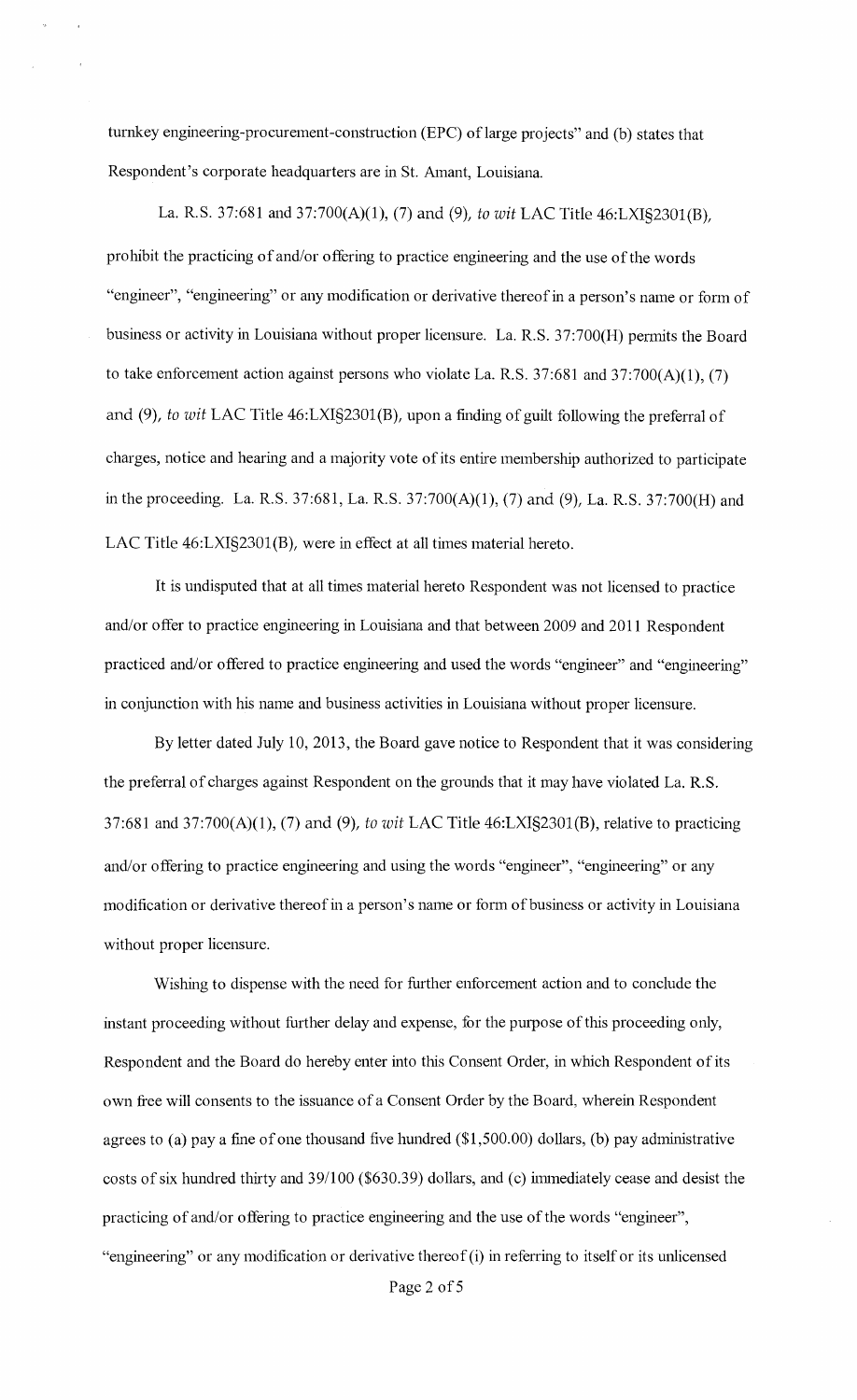owners or employees, (ii) in conjunction with the name of any of its unlicensed owners or employees, (iii) on its website or (iv) in describing or promoting its business or activities, in Louisiana until such time as it and its unlicensed owners and employees are duly licensed by the Board and (d) the publication of this Consent Order on the Board's website and a summary of this matter in the Board's official journal, the *Louisiana Engineer and Surveyor Journal,* and the reporting of this matter to the National Council of Examiners for Engineering and Surveying (NCEES), identifying Respondent by name.

Respondent admits to violations of the referenced laws and/or rules regarding the practicing of and/or offering to practice engineering and the use of the words "engineer", "engineering" or any modification or derivative thereof in a person's name or form of business or activity in Louisiana without proper licensure. Respondent acknowledges awareness of said laws and/or rules and states that it will comply with all applicable laws and rules henceforth. Respondent has been advised of its right to appeal; and it states affirmatively that it has been afforded all administrative remedies due it under the law. Respondent further acknowledges awareness ofthe fact that the signed original of this Consent Order will remain in the custody of the Board as a public record and will be made available for public inspection and copying upon request.

Therefore, in consideration of the foregoing and by signing this Consent Order, Respondent does hereby waive its right to a hearing before the Board, to the presenting of evidence and witnesses on its behalf, to Findings of Fact and Conclusions of Law in this case, and to judicial review of this Consent Order.

Respondent hereby represents (a) that it fully understands the meaning and intent of this Consent Order, including but not limited to its final and binding effect, (b) that it has voluntarily entered into this Consent Order and that no other promise or agreement of any kind has been made to or with him by any person whatsoever to cause the execution of this instrument and  $(c)$ that the sanctions set forth in this Consent Order do not prevent the Board from taking further disciplinary or enforcement action against Respondent on matters not specifically addressed in this Consent Order.

WHEREFORE, the Louisiana Professional Engineering and Land Surveying Board and Respondent agree that: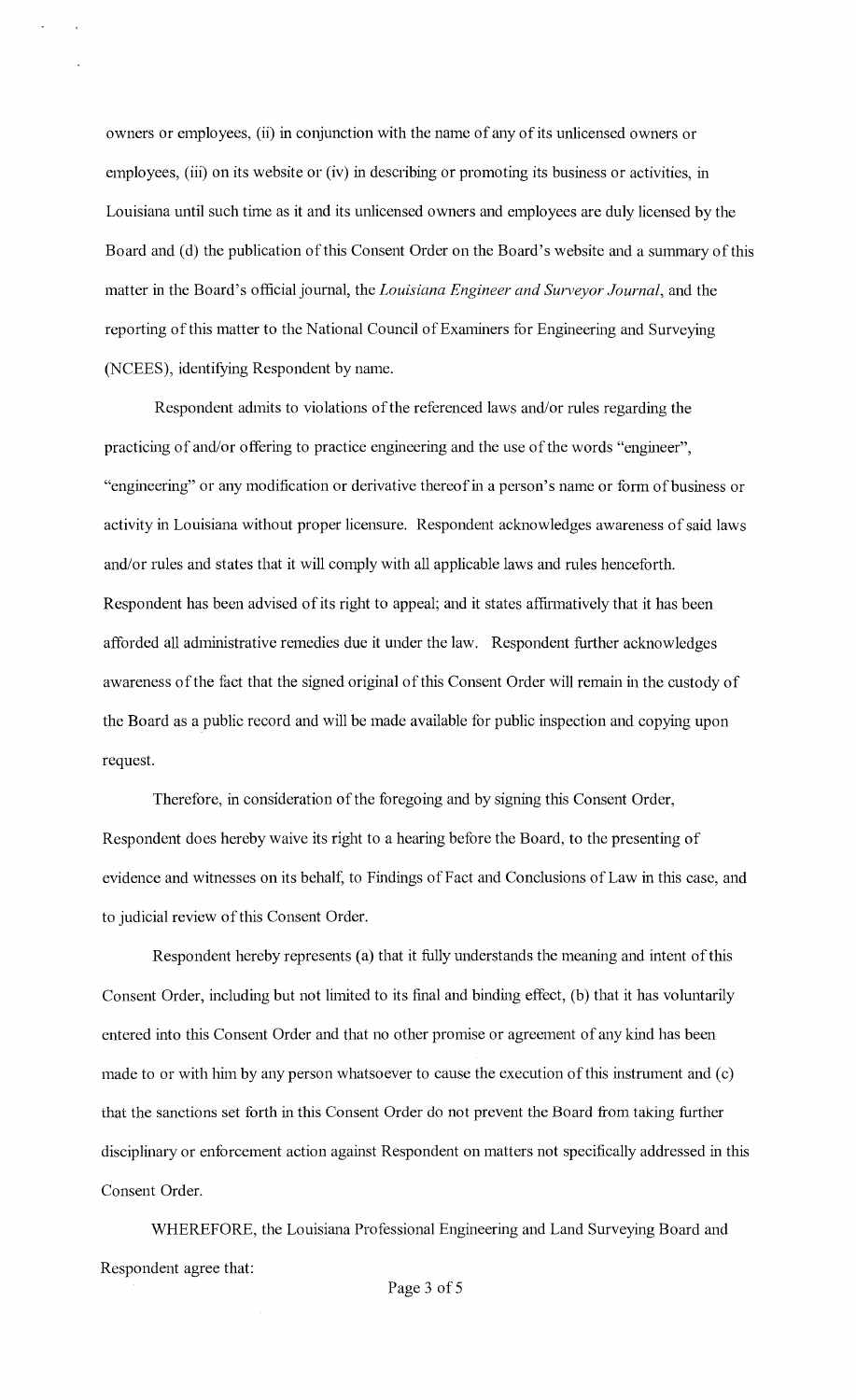1. Respondent shall pay a fine of one thousand five hundred (\$1 ,500.00) dollars, which shall be tendered to the Board by certified check payable to the Board, due upon the signing of this Consent Order; and

2. Respondent shall pay administrative costs of six hundred thirty and 39/100 (\$630.39) dollars, which shall be tendered to the Board by certified check payable to the Board, due upon the signing of this Consent Order; and

3. Respondent shall immediately cease and desist the practicing and/or offering to practice engineering and the use of the words "engineer", "engineering" or any modification or derivative thereof (a) in referring to itself or its unlicensed owners or employees, (b) in conjunction with the name of any of its unlicensed owners or employees, (c) on its website or (d) in describing or promoting its business or activities, in Louisiana until such time as it and its unlicensed owners and employees are duly licensed by the Board; and

4. This Consent Order shall be published on the Board's website and a summary of this matter shall be printed in the official journal of the Board, the *Louisiana Engineer and Surveyor Journal,* and reported to the National Council of Examiners for Engineering and Surveying (NCEES), identifying Respondent by name; and

5. This Consent Order shall not become effective unless and until it is accepted and signed by and on behalf of the Board. Should the Board not accept and sign this Consent Order, it is agreed that presentation of this matter to the Board shall not prejudice the Board or any of its members, staff, attorneys or representatives from further participation, consideration, or resolution of any further proceedings herein.

> LOUISIANA PROFESSIONAL ENGINEERING AND LAND SURVEYING BOARD

DATE: 9/16/13

Dona desintus  $BY^{\dagger}$ DONNA D. SENTELL, Executive Director

LINX ELECTRIC, L.L.C., Respondent

DATE:  $\frac{8}{5}/\frac{2013}{5}$ 

BY: NX ELECTRIC, L.L.C., Respondent<br> $R_{\text{BRIAN T. LINKWILER} \text{ \textit{Afermber}}} \sim \frac{\mathcal{L}L}{\mathcal{L}}$ 

Page 4 of 5